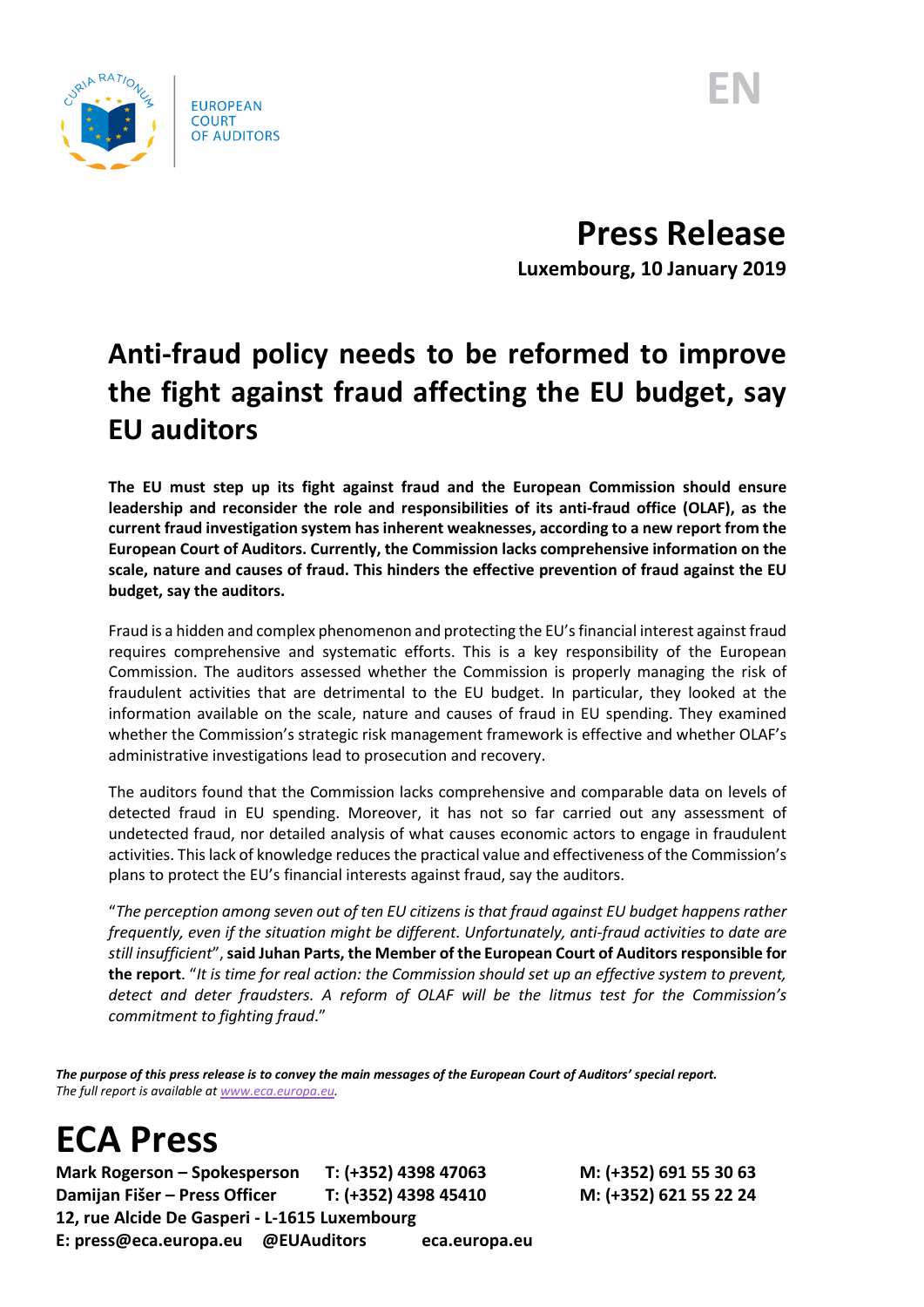The auditors conclude that the current system, whereby OLAF's administrative investigation of suspected fraud is followed by a criminal investigation at national level, takes up much time and makes prosecution less likely. On average, 17 cases per year in which OLAF made recommendations — fewer than half of all such cases – have led to the prosecution of suspected fraudsters. Moreover, the auditors stress that OLAF's final reports in a number of cases do not provide sufficient information to initiate the recovery of unduly paid EU money. Between 2012 and 2016, only about 15% of the total amount recommended was actually recovered.

The auditors consider the establishment of the European Public Prosecutor Office (EPPO) a step in the right direction, but they warn that the current EPPO regulation poses several risks. One of the main issues concerns detection and investigation, which will be heavily dependent on national authorities. However, the regulation does not put in place any mechanism enabling the EPPO to urge Member States to allocate the resources necessary to proactively investigate fraud in EU spending.

To achieve better results in tackling fraud against the EU's financial interests, the auditors recommend that the European Commission should:

- put in place a robust fraud reporting and measurement system, providing information on the scale, nature and root causes of fraud;
- clearly refer to fraud risk management and prevention in one Commissioner's portfolio and adopt a renewed anti-fraud strategy based on a comprehensive risk analysis;
- intensify its fraud prevention activities and tools; and
- reconsider OLAF's role and responsibilities in light of the establishment of the EPPO and propose giving OLAF a strategic and oversight role in EU anti-fraud action.

## **Notes to Editors**

Fraud refers to any intentional act or omission designed to deceive others, resulting in the victim suffering a loss and the perpetrator achieving a gain. Fraud involving public funds is often linked with corruption, which is generally understood as any act or omission that abuses official authority, or seeks to bring about the abuse of official authority, in order to obtain undue benefit.

The Commission and the Member States have a shared responsibility to protect the EU's financial interests against fraud and corruption. The European anti-fraud office (OLAF) is currently the EU's key anti-fraud body. It contributes to the design and implementation of the Commission's antifraud policy and conducts administrative investigation into fraud against the EU budget. By the end of 2020, a European Public Prosecutor Office (EPPO) will start operating, with powers to prosecute crimes against the EU's financial interests in 22 Member States.

On 22 November 2018, the ECA also published an Opinion on the proposed reform of OLAF as regards its cooperation with the future European Public Prosecutor's Office (EPPO) and the effectiveness of its investigations. At the same time, an Opinion on the plans for the next EU Anti-Fraud programme was also published.